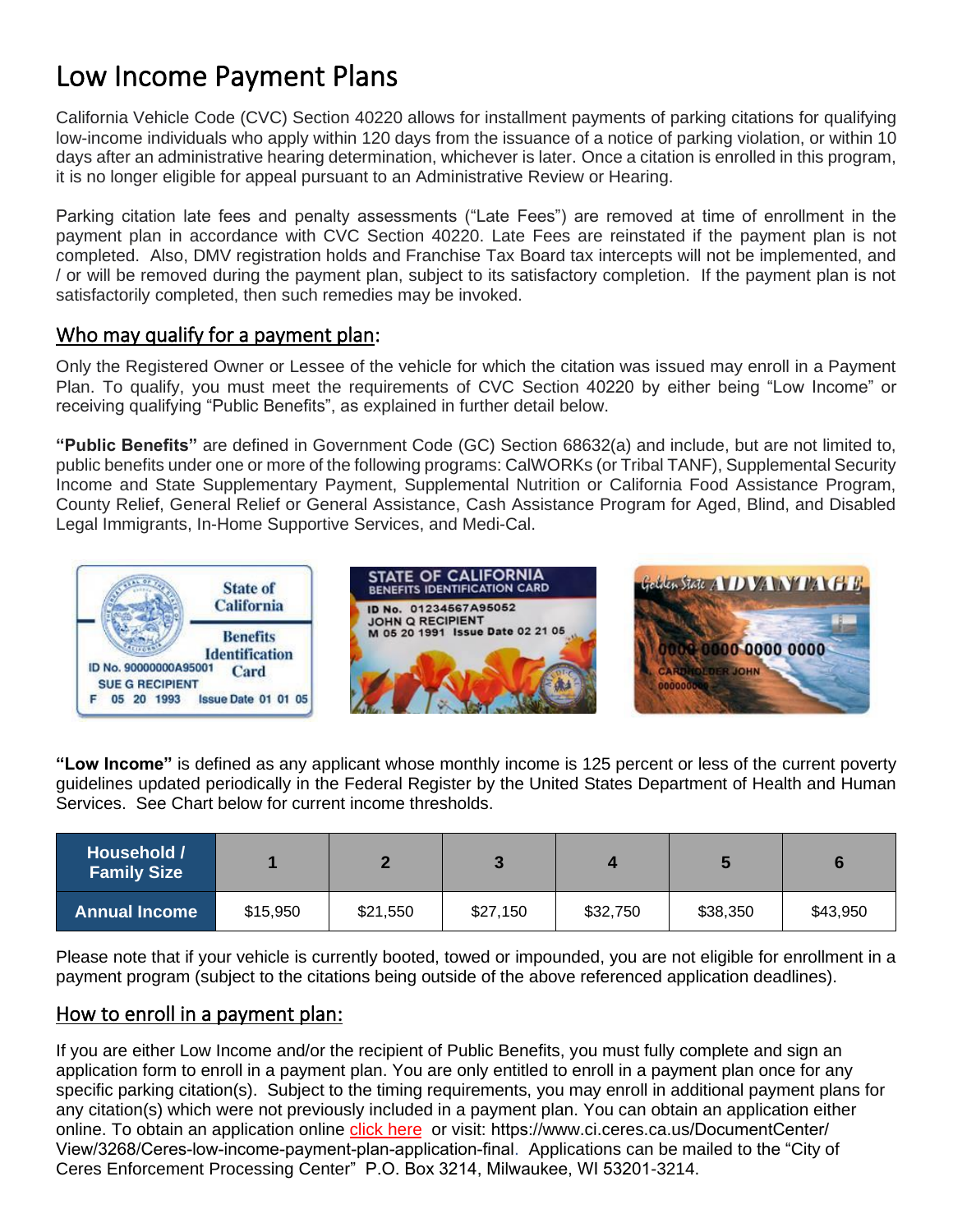You must also submit documentation along with your application verifying that you are Low Income or receive qualifying Public Benefits; examples of acceptable documents are explained below. Once your application is complete, you may mail the application and supporting documents to the "City of Ceres Enforcement Processing Center" P.O. Box 3214, Milwaukee, WI 53201-3214. Lastly, a non-refundable administrative fee of \$5 is due upon enrollment. Information regarding payment of the non-refundable fee can be found on the low income payment plan application. There you can also elect to include this fee to the payment plan by checking the appropriate box on your application form.

Please note that if your status as either Low Income and/or as the recipient of Public Benefits is found to have been willfully fraudulent, the reduction of your fines and fees will be overturned and the full amount of any fines and fees will be restored.

#### What Documentation/Proof needs to be submitted along with the application:

- **Public Benefits -** Acceptable forms of proof include true copies of an electronic benefits transfer card or another card, and/or other documentation that confirms your receipt of qualifying Public Benefits under one or more of the following programs: CalWORKs (or Tribal TANF), Supplemental Security Income and State Supplementary Payment, Supplemental Nutrition or California Food Assistance Program, County Relief, General Relief or General Assistance, Cash Assistance Program for Aged, Blind, and Disabled Legal Immigrants, In-Home Supportive Services, and Medi-Cal.
- **Low Income -** Acceptable forms of proof of Low Income include true copies of a recent pay stub or another form of proof of earnings, such as a bank statement or financial statement, and/or other documentation that demonstrates that your income is 125 percent or less than the current income thresholds identified in the Chart above.

## Payment Plan Approval:

If your application for a payment plan is approved and you qualify for the payment plan, you will automatically be enrolled in the payment plan and a follow-up communication will provide you detailed payment information and terms. If your application is incomplete or is otherwise rejected, you will be notified. If for any reason you wish to revoke your application or cancel your payment plan, you may notify us at any time.

| <b>AMOUNT OWED</b>             | <b>TIMELINE</b><br><b>FOR</b><br><b>COMPLETION</b> | <b>MINIMUM</b><br><b>MONTHLY</b><br><b>PAYMENT</b> |                                                         |  |
|--------------------------------|----------------------------------------------------|----------------------------------------------------|---------------------------------------------------------|--|
| \$50                           | 2 months                                           | \$25                                               | The payment plan caps the monthly payment               |  |
| \$75                           | 3 months                                           | \$25                                               | amount at \$25.00 if the amount due totals              |  |
| \$100                          | 4 months                                           | \$25                                               | \$500.00 or less.                                       |  |
| \$125                          | 5 months                                           | \$25                                               |                                                         |  |
| \$150                          | 6 months                                           | \$25                                               | The duration of payment plans varies based              |  |
| Up to \$500<br>Up to 24 months |                                                    | \$25                                               | upon the amount owed, but will not exceed 18<br>months. |  |

#### Information about payments and duration of the payment plan:

The City of Ceres is not required to provide any invoices, payment reminders, or notification of late or insufficient payments. It is your sole responsibility to ensure payments are made timely and in the proper amounts. **All payments must be received by the due date.** Plan participants are encouraged to set up their own payment reminders. Helpful tips include: taking a photo of your payment plan agreement, setting regular reminders in your calendar, and telling a family member or friend who helps you with your finances.

Minimum monthly payments are due no later than the 1st or 15th of each month as identified in your plan approval letter.

There are no prepayment penalties and you may voluntarily make excess payments. However, any overpayments will not relieve you of the obligation to make the mandated monthly payment(s) in full each month